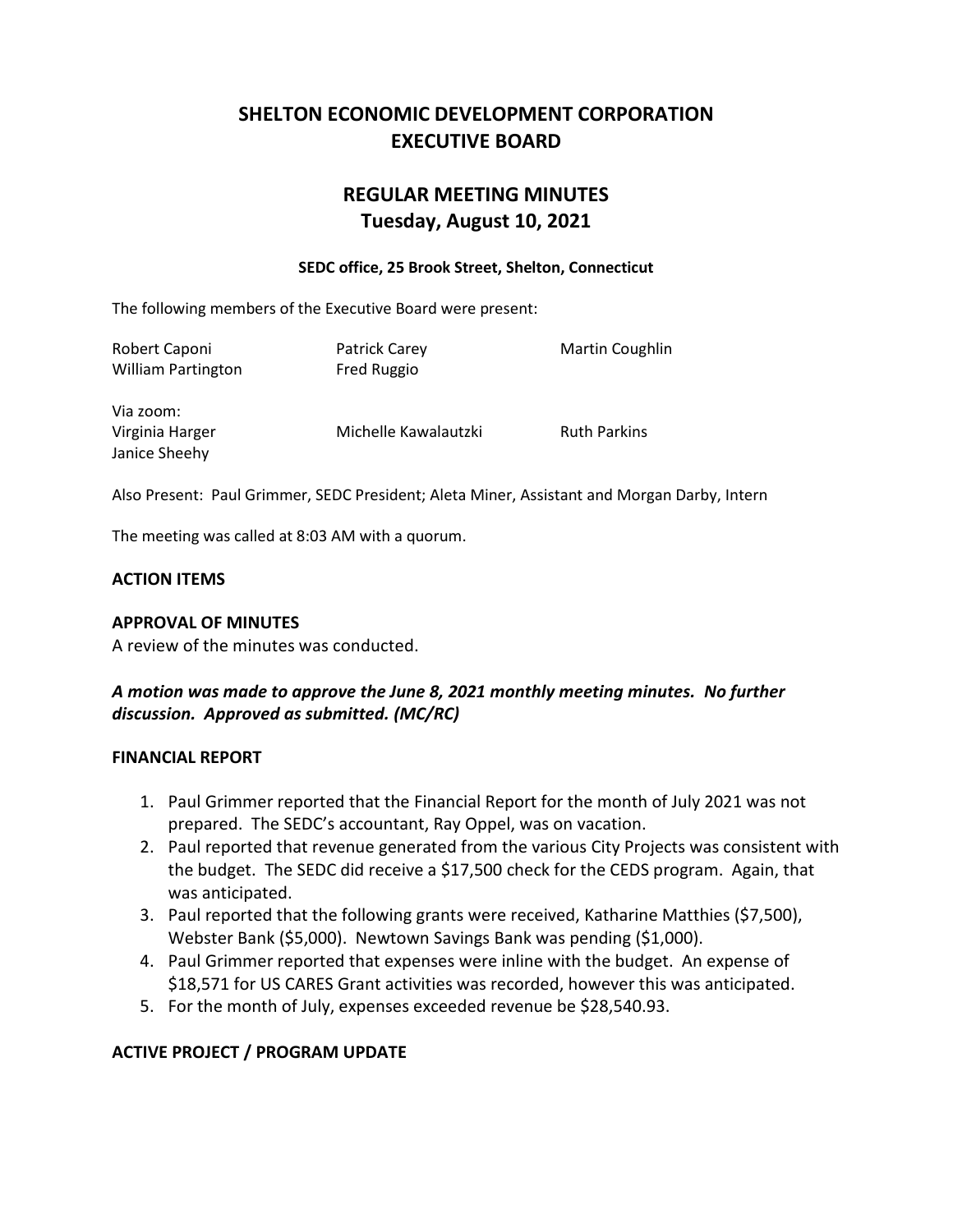**Paul Grimmer –** Paul presented a program update which included discussions of the Brownfields database/internship, Star Pin Environmental Remediation Program, Canal & Wooster Street Reconstruction Engineering, Northern Canal Master Planning, Small Cities Grant and Flag Day ceremony.

**Star Pin (267 Canal Street)** – Paul presented a written report detailing Tighe & Bond's environmental investigation of the site. The report indicates that the site is covered with approximately 20' of Anthropogenic fill - "Historic Fill". Historic fill is used to fill or elevate sites and can be of multiple types of material. There are concentrations of ETPH, PAH's and metals that sporadically exceed CT DEEP RSR's. Additional reports indicate that trace amounts (<1%) Asbestos Containing Materials (ACM) continue to be found on the soil surface. PCB's have not been detected.

Groundwater does not appear to be significantly impacted at the site. Metals, similar to the metals found in the soil, have been identified in the down gradient wells along the east side of the property.

A host of remediation planning issues have been identified on pages two and three of the report. For instance, concrete is impacted in various areas. Technically impacted concrete my stay in place and act as a cap, however, it is likely that a potential developer may need to remove that concrete in order to construct a building at a particular grade. Additional investigation of the concrete may be required. Removal and off-site disposal of impacted soils within the raceways, catch basins and sumps may need to be completed. Capping of much of the property is possible.

Paul presented a proposal from Tighe & Bond to complete an A2/T2 Survey which will help determine how much contaminated fill/soil needs to be removed or whether it may be capped on site. Paul stated that Periera Engineering is slated to complete the work which may begin in the latter half of September.

## *A motion was made to approve the \$10,000 proposal from Tighe & Bond with funds to come from the US EPA grant. No further discussion. Approved as submitted. (MC/PC)*

Finally, Paul stated that he recommends that Tighe & Bond present their findings to the Executive Committee in early September. A time and date will be proposed during the week in advance of the next Executive Committee meeting. All those who can attend are encouraged to do so.

**US EPA Area Wide Assessment** – Paul stated that he met with Mayor Lauretti to discuss the ongoing efforts to complete the US EPA Area Wide Assessment. Specifically, Paul stated that initially the goal was to complete an Environmental Land Use Restriction (ELUR) at the Chromium Process site. However, in light of the City's desire to sell the property to a local developer, any of the work supported by the ELUR would be undone once the developer began to construct a new building on the site.

Rather than completing an ELUR, AECOM recommended completing a Remedial Action Report which would establish the current site conditions, detail the remediation work that was conducted at the site and prepare the property for the Property Transfer Program. Further, groundwater monitoring efforts will be initiated on the site. Mayor Lauretti accepted the recommendation. This same effort will be conducted at the Axton Cross site to prepare that property for redevelopment as well.

Paul presented the proposal from AECOM to conduct the work previously described. Paul stated the contract was in the amount of \$20,000 and with funding to come from the US EPA Area Wide Assessment Grant.